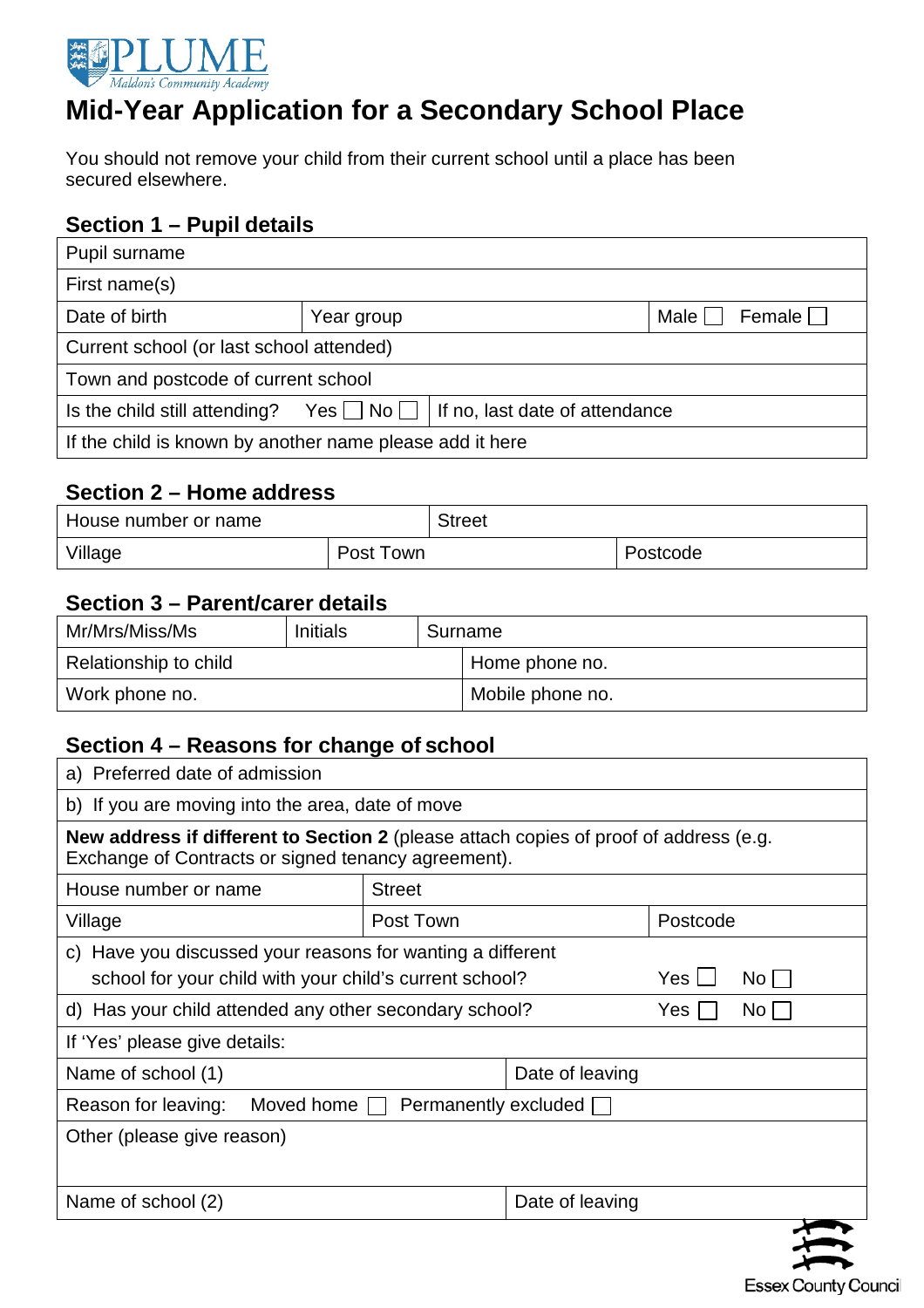|                            | Reason for leaving: Moved home $\Box$ Permanently excluded $\Box$ |
|----------------------------|-------------------------------------------------------------------|
| Other (please give reason) |                                                                   |
|                            |                                                                   |

## **Section 5 – Other details**

| Is your child cared for by a Local Authority or is he/she a previously looked<br>after child?                                                          | $Yes \Box No \Box$ |  |  |
|--------------------------------------------------------------------------------------------------------------------------------------------------------|--------------------|--|--|
| Does the child have a statement of Special Educational Needs?                                                                                          | $Yes \Box No \Box$ |  |  |
| Are there any exceptional medical reasons why the child should specifically<br>attend this school (in accordance with the school's Admissions Policy)? | Yes     No         |  |  |
| If 'Yes', please attach supporting evidence from the child's doctor or other health care<br>professional.                                              |                    |  |  |

## **Section 6 – School preference**

Please state your preferred school in the box below. You do not have to give reasons for your preference. Any reasons you give should generally refer to the admissions policy.

Preferred school

Reasons – Please enclose a letter with your application giving as much background information as possible.

## **Section 7 – Siblings**

If you have another child at this school please enter their details below.

Name **Date of birth** 

# **Section 8 – Other information**

## **Section 9 – Declaration**

I have read the notes of guidance for the completion of this form. I confirm that the information I have given is true and that I have parental responsibility for this child. Evidence will be required of the applicant having parental responsibility.

Signed Date **Date** 

# **Please return this form directly to the school for which you are applying.**

**Data Protection Act 1998:** the personal information collected on this form will be used and shared with Essex County Council for the administration of school admissions.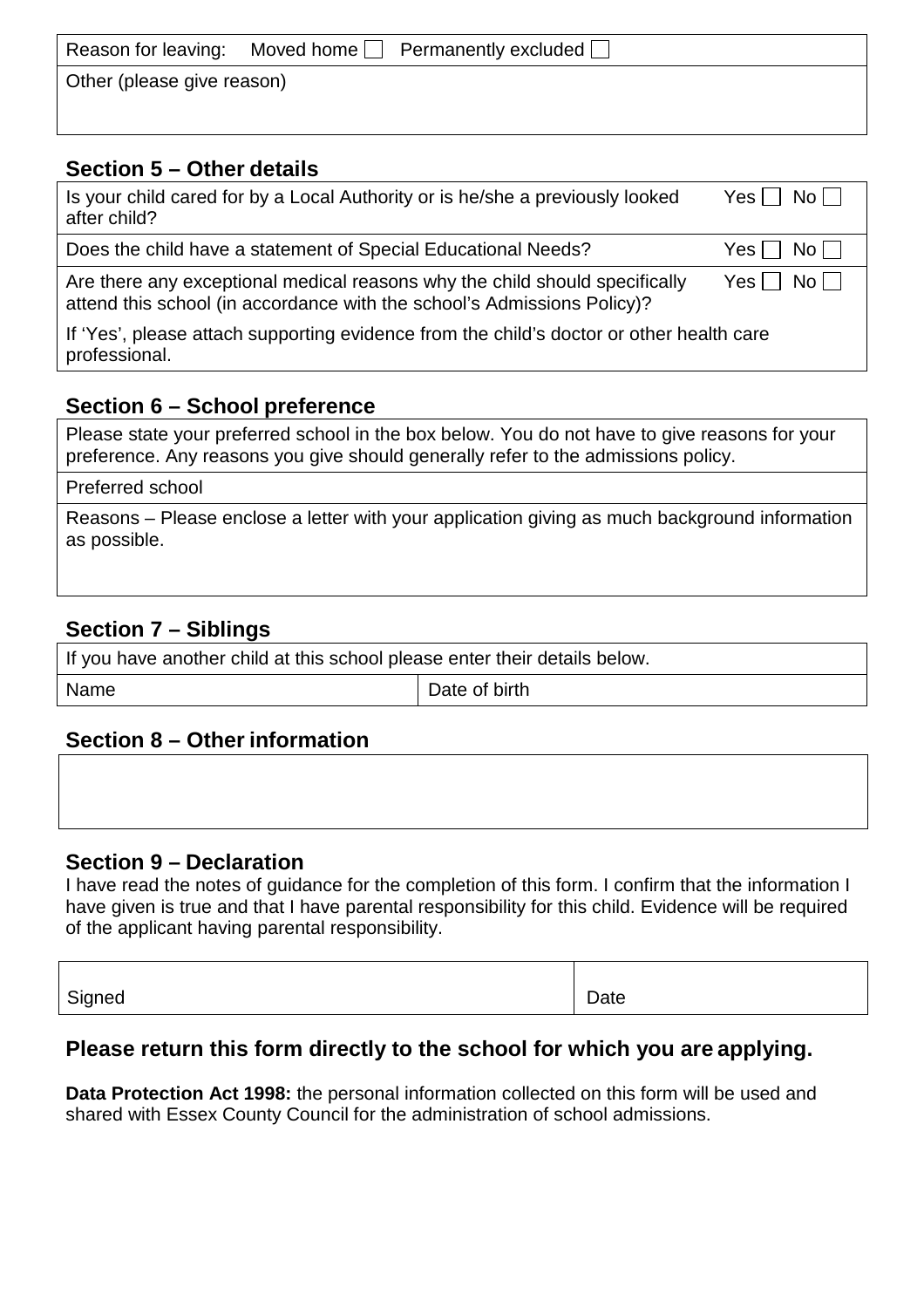# Notes of Guidance on Completion of the Mid-Year Secondary School Application Form

- 1. This form should be completed and sent directly to the Essex secondary school you wish to apply for. Contact details for every school in Essex can be found via the website [www.essex.gov.uk/admissions](http://www.essex.gov.uk/admissions)  using the "Find a primary or secondary school" link.
- 2. You should be aware that there is no guarantee of a place at any school so you can and should apply for more than one school, unless you have established that your preferred school definitely has a place for your child. To find out if there are places, you need to contact the school(s) directly.
- 3. If you do decide to apply for more than one school, you need to make a separate application on a separate form for each school.
- 4. Once you have sent your application to the school, the school should write to you within 7 schooldays to confirm if a place is being offered or not. If you do not hear within this timescale, please contact the school directly to ask about your application.
- 5. If the school writes to you to offer a place, you should get in touch with the school to confirm if you are accepting the place and arrange a start date.
- 6. If you are refused a place, the letter you receive should explain that you have the right of appeal to an independent appeal panel against the decision. Appeals should be made in writing using the relevant form within 20 school days of the refusal letter. Information about appealing is available on the website [www.essex.gov.uk/admissions f](http://www.essex.gov.uk/admissions)rom the 'Appeals' link.
- 7. Applying from overseas for UK/EU citizens where the last school was overseas, you need to provide a copy of the passport to prove that the child is a UK/EU citizen. For non-EU citizens, the child must be in the UK before the application can be processed and proof of residency such as an endorsed (stamped) passport or entry visa will be required with theapplication.
- 8. If, having applied for a place, you do not manage to secure a school for your child (and you are living in the Essex County Council area\* or have a confirmed move into the County), please contact School Admissions at Essex County Council on Tel: 0845 603 2200 for further support and advice. The email address for School Admissions is [admissions@essex.gov.uk.](mailto:admissions@essex.gov.uk)
- 9. Please remember applications must be sent direct to the school(s) in question and not Essex County Council.

P.T.O.

\* If you live in Essex you will pay your Council Tax to one of the following Borough/District Councils: Basildon, Braintree, Brentwood, Castle Point, Chelmsford, Colchester, Epping Forest, Harlow, Maldon, Rochford, Tendring or Uttlesford.